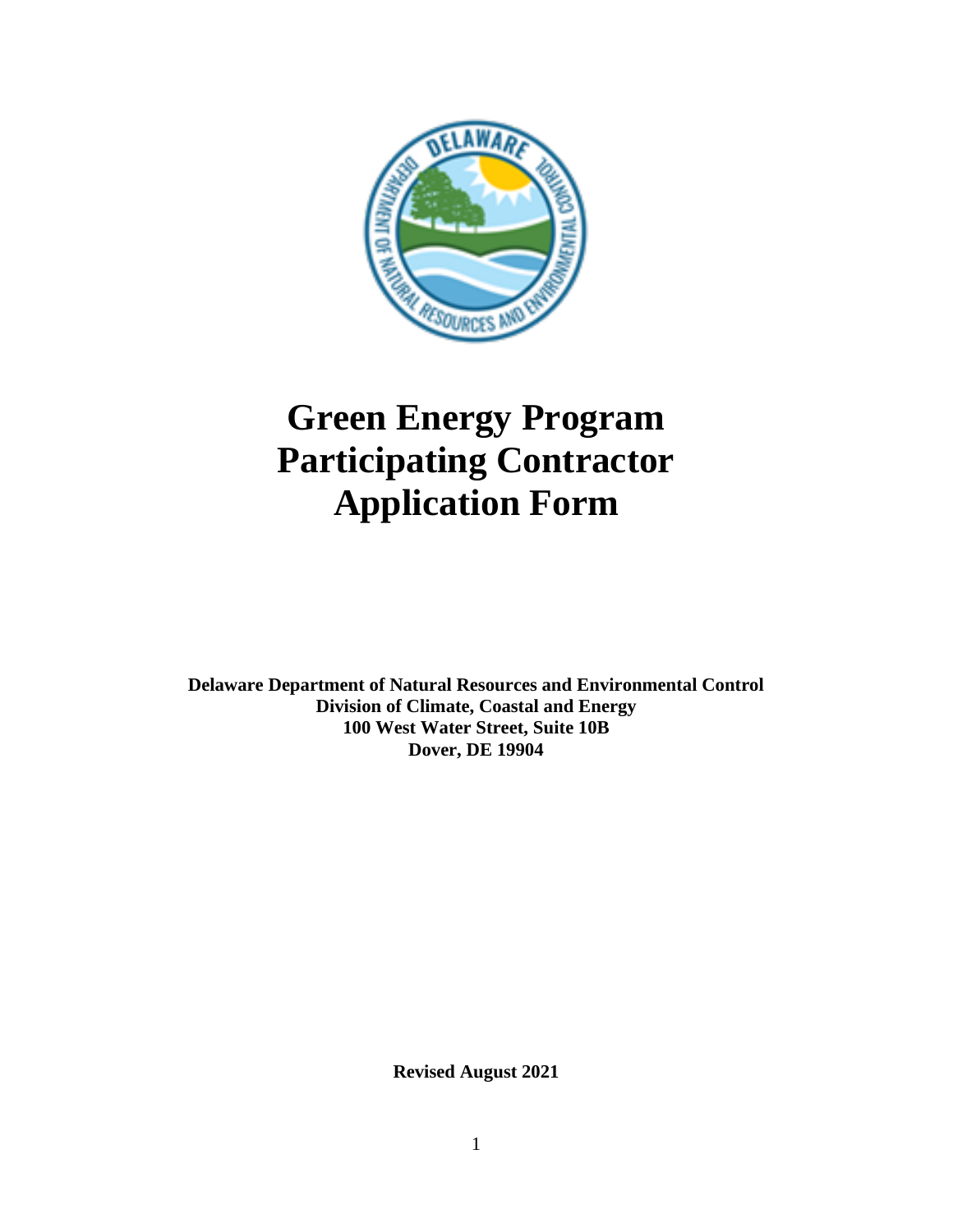# **Participating Contractor Application**



Please complete, sign and submit for consideration as a Delaware Program Participating Contractor.

# **A-1 Contractor – Installer Information**

| Contact: |  |  |
|----------|--|--|
|          |  |  |
|          |  |  |
|          |  |  |
|          |  |  |
|          |  |  |
|          |  |  |
|          |  |  |

**A-2 Licensure:**

| License (Copy of All Licenses Required)    | <b>Company Name</b> | Date      | License |
|--------------------------------------------|---------------------|-----------|---------|
|                                            |                     | Effective | Number  |
|                                            |                     |           |         |
| <b>Delaware Business License</b>           |                     |           |         |
|                                            |                     |           |         |
| <b>Professional Electrician License</b>    |                     |           |         |
| (Copy Required for PV and Wind Installers) |                     |           |         |
|                                            |                     |           |         |
| Professional Plumbing License              |                     |           |         |
| (Copy Required for SWH Installers)         |                     |           |         |
|                                            |                     |           |         |
| Professional HVAC License                  |                     |           |         |
| (Copy Required for Geothermal Installers)  |                     |           |         |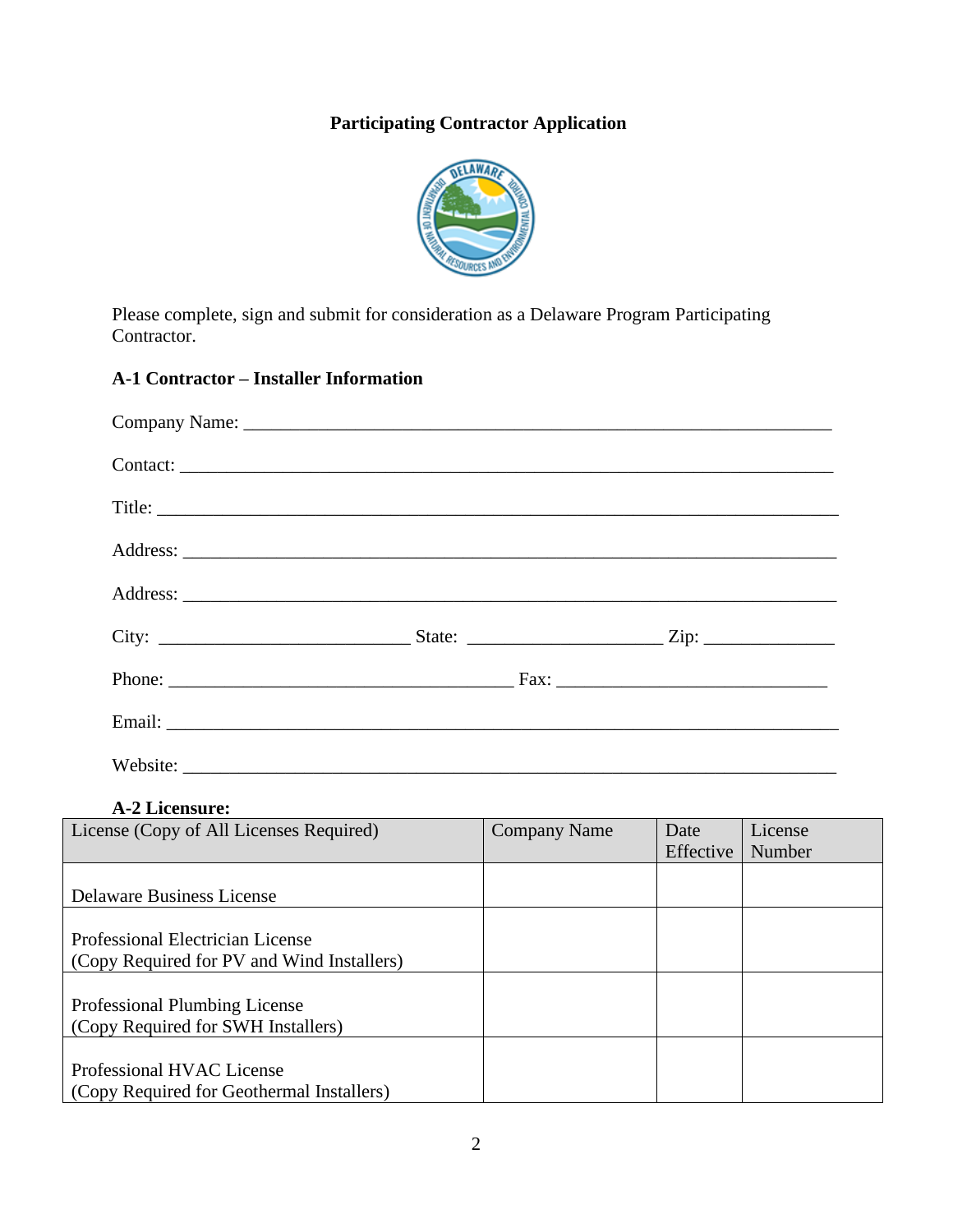### **B. Company Information**

B-1: Product(s) offered by installer. Installer training certificates must be attached to application for all technologies that are checked below:

□ Photovoltaic □ Solar Water Heating  $\sqcap$  Wind □ Geothermal  $\Box$  Fuel Cell

#### B-2: Principal Sector:

 $\Box$  Residential Installation □ Commercial Installation

B-3: Brief History and Organizational Structure of Company

Number of Years in Business: \_\_\_\_\_\_\_\_\_\_\_\_\_\_\_\_\_\_\_\_\_\_\_\_\_\_\_\_\_\_\_\_\_\_\_\_\_\_\_\_\_

Current Number of Employees:

\_\_\_\_\_\_\_\_\_\_\_\_\_\_\_\_\_\_\_\_\_\_\_\_\_\_\_\_\_\_\_\_\_\_\_\_\_\_\_\_\_\_\_\_\_\_\_\_\_\_\_\_\_\_\_\_\_\_\_\_\_\_\_\_\_\_

\_\_\_\_\_\_\_\_\_\_\_\_\_\_\_\_\_\_\_\_\_\_\_\_\_\_\_\_\_\_\_\_\_\_\_\_\_\_\_\_\_\_\_\_\_\_\_\_\_\_\_\_\_\_\_\_\_\_\_\_\_\_\_\_\_\_

List how many systems of each technology selected in B-1 your company has installed in the last three years:

How many systems do you currently service? \_\_\_\_\_\_\_\_\_\_\_\_\_\_\_\_\_\_\_\_\_\_\_\_\_\_\_\_\_

# **C. Education, Experience and Licensure**

C-1: Referring to section B-1. List the installation training and/or certification programs the **Contractor** has attended and attach a copy of all certificates or other proof of training and examination. Contact the Green Energy Program Team to confirm whether a training course meets the program minimum requirements.

| <b>Renewable Energy System Training</b><br>Program(s) | Dates Attended | Passed Exam or<br><b>Received Course</b><br><b>Completion Certificate</b><br>(Yes or No) |
|-------------------------------------------------------|----------------|------------------------------------------------------------------------------------------|
|                                                       |                |                                                                                          |
|                                                       |                |                                                                                          |
|                                                       |                |                                                                                          |
|                                                       |                |                                                                                          |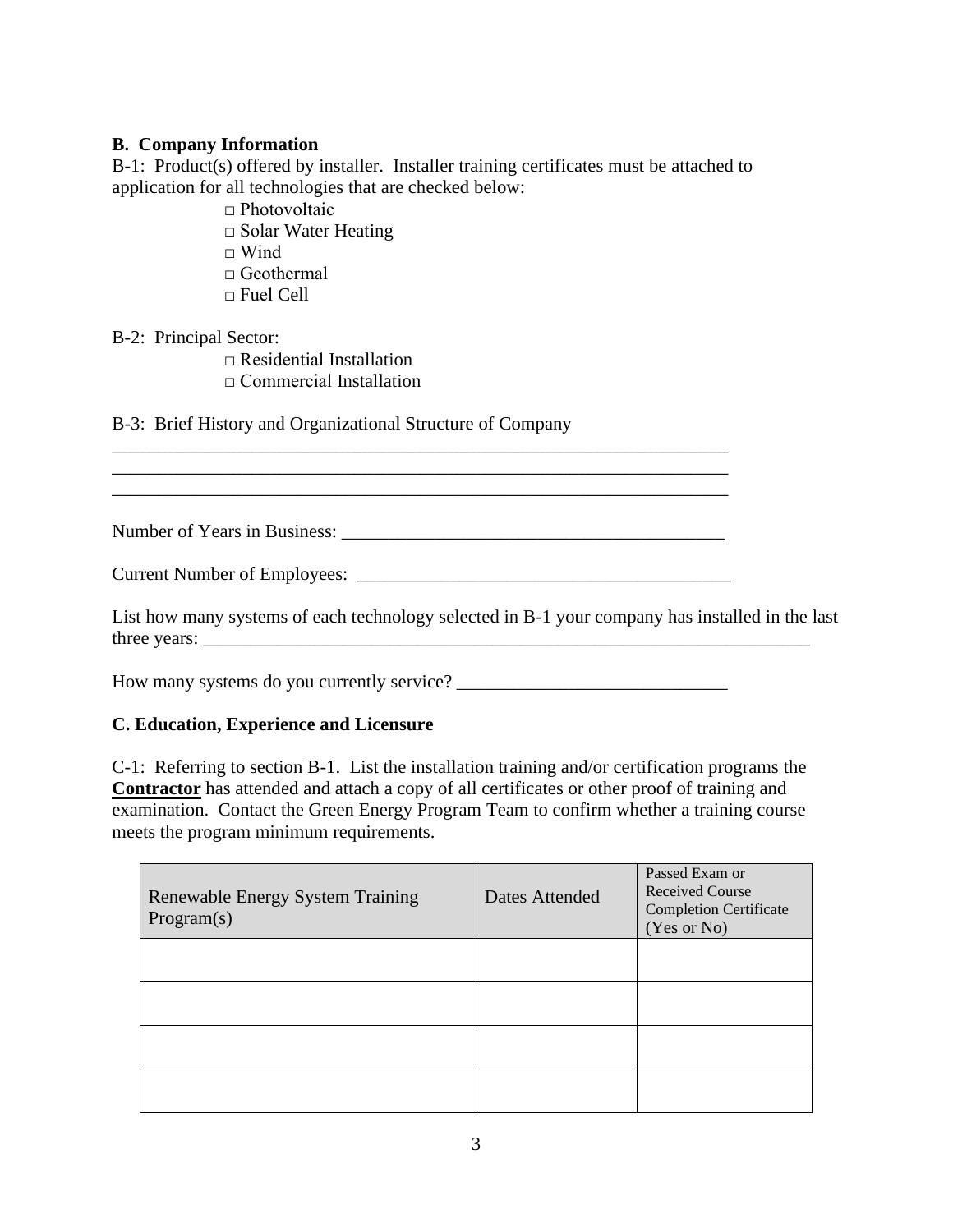C-2: Referring to section A-2. List the installation training and/or certification programs the **Licensed Professional** (Master Electrician, Plumber, or HVAC Installer) has attended, and attach a copy of all certificates or other proof of training and examination. Contractors submitting applications that do not have evidence that the licensed professional has been trained in the technology to be installed will be automatically rejected. Licensed Professionals are required to attend hands-on training programs. Licensed Professional should check with the Division of Energy & Climate to confirm if a training course will meet the program requirements. No computer-based or online training programs will be accepted for the Licensed Professionals. NABCEP certification or IREC certified hands-on courses are preferred.

| Renewable Energy System Training<br>Program(s) | Dates Attended | Passed Exam<br>(Yes, No, or n/a) |
|------------------------------------------------|----------------|----------------------------------|
|                                                |                |                                  |
|                                                |                |                                  |
|                                                |                |                                  |
|                                                |                |                                  |

C-3: Date and location of the three most recently installed renewable energy systems. Installations do not have to be in Delaware. Contractors may leave this section blank if they are new contractors and have no installation history. Provisional approval of application may be issued by the Green Energy Program Team if all other Participating Contractor requirements are met.

| Location/Address of System | <b>System Type</b> | Date Installed |
|----------------------------|--------------------|----------------|
|                            |                    |                |
|                            |                    |                |
|                            |                    |                |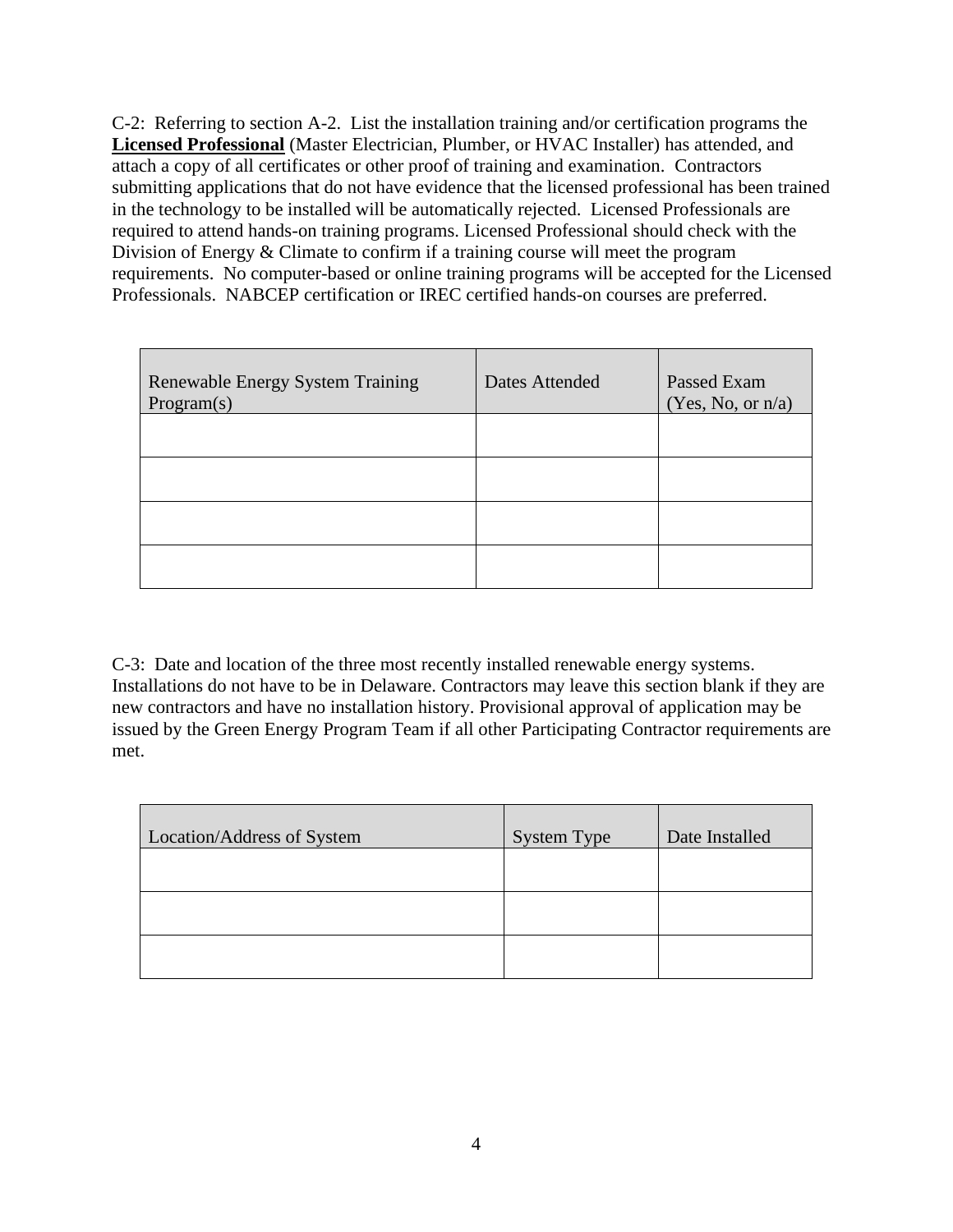C-4: Provide three references of customers for each technology you are seeking approval to install (selected in section B-1) that the State of Delaware is authorized to contact. The reference must include the customer's full name, address, phone number, and renewable energy system description and size. Written reference letters are preferred.

Contractors may leave this section blank if they are new contractors and have no installation history and provisional approval may be granted if all other application requirements are met. However, a company will not be listed on the Green Energy Program website until three customer references are submitted.

| Customer Name, Address, Phone | Date of<br>Installation | System<br>Description<br>Type & Size |
|-------------------------------|-------------------------|--------------------------------------|
|                               |                         |                                      |
|                               |                         |                                      |
|                               |                         |                                      |

# **D: Statement of Commitment, Conduct and Legitimacy**

- □ I certify that I am a contractor in good standing and have a "Satisfactory Record" with the Better Business Bureau.
- □ I certify that I maintain at least a \$1 million General Liability Insurance Policy (attach insurance certification sheet).
- □ I certify that I maintain a Worker's Compensation Insurance Policy (only for contractors that employ installers, laborers, salespeople, administrators, etc.)
- □ I will ensure that all licenses, insurance, and education documentation as required by the Green Energy Program will be kept current and provided to the Green Energy Program Team as they are renewed.
- □ I will comply with federal, state, and local statutes, regulations and public ordinances of any nature governing the work.
- $\Box$  I will only use the licensed and trained professionals detailed in the application. If a new licensed professional is to be used I will ensure they meet the same training requirements as the previous contractor and as required by the Division of Climate, Coastal and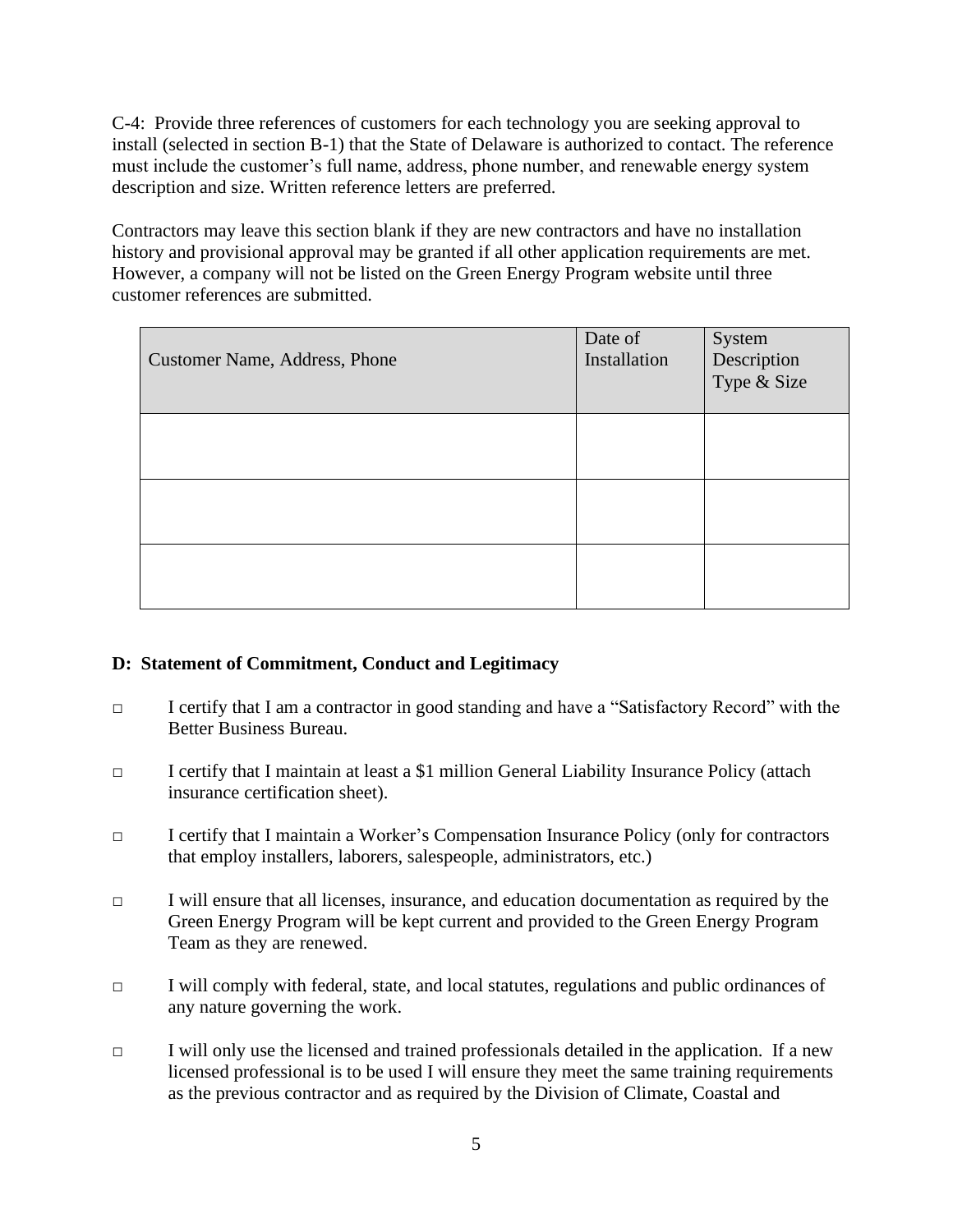Energy, and will submit to the Division of Climate, Coastal and Energy copies of the licensed professional's hands-on technology training certificates.

- □ I will obtain and maintain all required permits and licenses.
- □ I meet all the program eligibility requirements and agree to abide by all laws, rules, and regulations applicable to program participation.
- □ I will provide a full 5-year system warranty (at minimum).
- □ I will notify the Green Energy Program Team if my business, for any reason, will discontinue participation in the Green Energy Program.
- □ I understand that failure to comply with the documentation requests of the Green Energy Program Team can result in suspension and/or termination from participation in the Green Energy Program.
- □ I certify that I have read Section D in its entirety and, if approved to be a participating contractor, will follow the guidelines outlined in this document.

#### **E. Signature**

I certify that all the information provided above is accurate and truthful. I agree to comply with the guidelines above and all Green Energy Program Regulations. I hereby apply to be a Participating Contractor in the Delaware Green Energy Program.

Signature  $\Box$ 

**Applicant**

# **Required Attachments\*:**

- **1. Copy of State of Delaware Business License**
- **2. Copy of State of Delaware Professional License(s)**
- **3. Copy of General Liability Insurance and Statutory Worker's Compensation Certificate**
- **4. Copy of contractor's training certificates or other proof of training**
- **5. Copy of licensed professional's training certificates or other proof of training**

*\*Failure to supply these documents will result in a delay of approval or rejection of application.*

Please submit this completed form and all required attachments to:

**Division of Climate, Coastal and Energy Green Energy Program Manager 100 West Water Street, Suite 10B Dover, DE 19904**